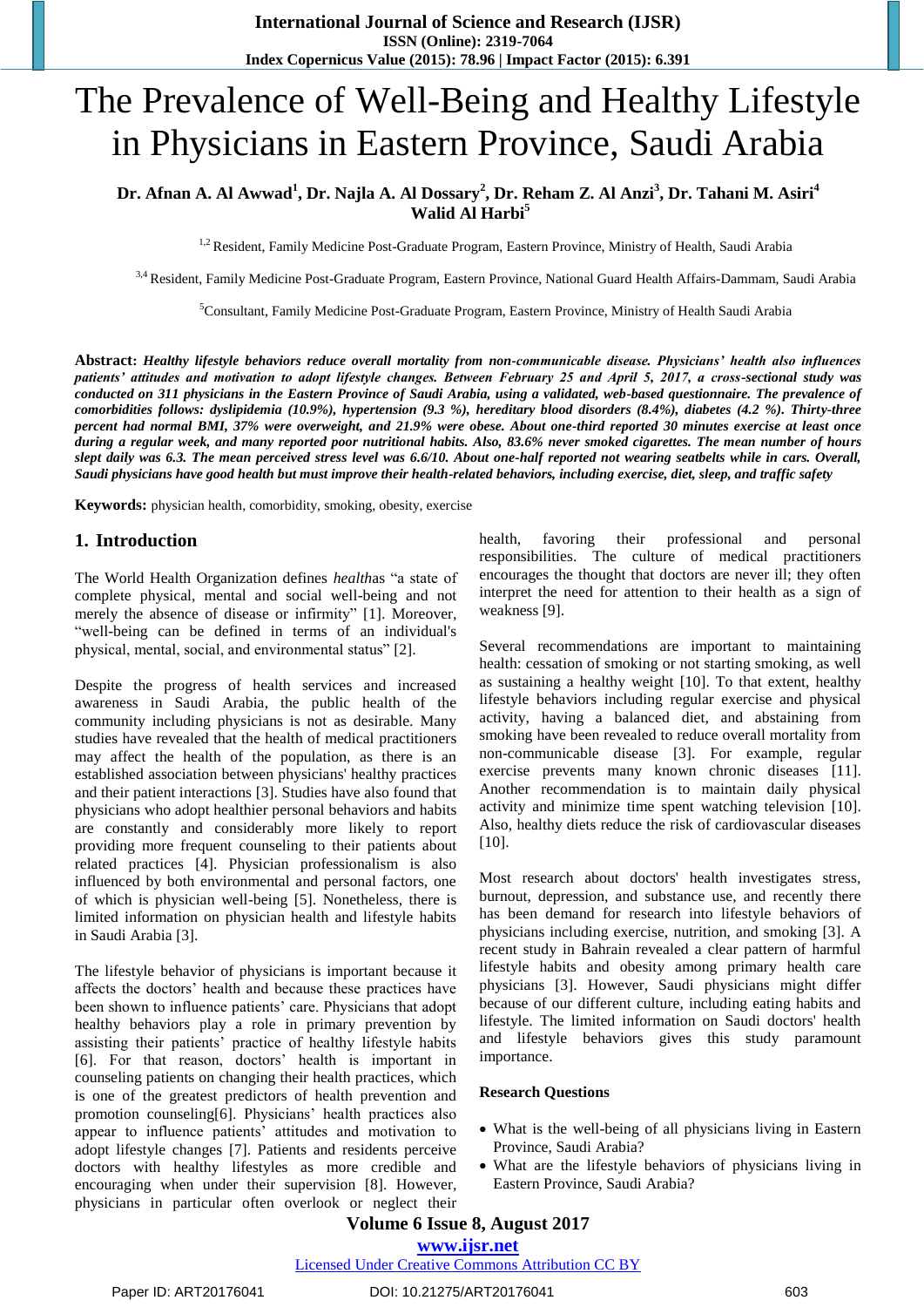### **Aim**

To assess the well-being and lifestyle behaviors of physicians living in the Eastern Province of Saudi Arabia.

### **Objectives**

- 1) To explore the health perception of the physicians living in Eastern Province, Saudi Arabia.
- 2) To evaluate the well-being and health status of all physicians living in Eastern Province, Saudi Arabia.
- 3) To define the lifestyle behaviorsbeing practiced by physicians living in Eastern Province, Saudi Arabia.

# **2. Literature Review**

In 2013, a study concluded that Japanese primary care physicians' exercise habits are inadequate. Around one-third of the studied doctors exercised no more than once a month and were considerably correlated with age and workplace, but not with specialty [11]. In California, U.S.A., a researcher examined personal health behaviors and wellness, health-related lifestyles, and prevention screening practices among licensed physicians. Of physicians, 35% reported "no" or "occasional" exercise. Approximately 27% reported "never" or "occasionally" having breakfast. Also,  $34\%$  of doctors slept six hours or less daily. This study recommended further interventions intended to improve physicians' lifestyles and personal health behaviors and, moreover, to emphasize building healthy lifestyles, which will benefit doctors as much as the public population [12].

The majority (90%) of Canadian physicians perceived their health as good to excellent, only 3% were obese, and 3% were current cigarettes smokers. The research concluded that Canadian physicians are healthy compared to general population and that they have healthy practices including diet, exercise, and smoking [13]. On the other hand, women physicians in the United States physicians have mostly good health behavior compared to other women of the general population, even when matched with other socioeconomically privileged women. Only 3.7% were current smokers, and they reported having up-to-date and recommended personal screening tests and other personal health practices [14]. Research on physician members of the Palo Alto Medical Clinic, in the United States, revealed that doctors smoke less (1.6%) and drink alcohol about the same (90%). Around half reported being overweight, while exercising (93%) and using their seatbelts (97%) more than the general population. They also can anticipate living longer [15].

A recent study in Bahrain showed a strong pattern of harmful lifestyle habits among primary health care physicians. Of the sample population, 33% were obese, 25.5% had dyslipidemia, 20.3% hypertension, and 11% diabetes. Only one-third reported exercising each week, and the mean of daily sleep was 5.9 hours [3].

# **3. Methodology**

### **3.1 Study Design**

This cross-sectional descriptive study was conducted in the Eastern Province's cities of Saudi Arabia (including

Dammam, Khobar, Jubail and Qatif), from February 25 to April 5, 2017. The study population included all physicians working in Saudi Arabia's Eastern Province's hospitals and primary care centers during the study period. Both genders, male and female physicians, were included, including general practitioners, residents, specialists, and consultants of various specialties. The total population of physicians in Eastern Province was 8200. The minimum sample size required to represent a population calculated by Robert Mason's equation is 368. We used a convenient sampling technique due to the short time of the study and reached 311.

### **3.2 Data Collection Method and Tools**

A previously developed validated self-administered questionnaire was distributed on a mobile messaging application through an electronic link [16]. Through discussion with three family medicine consultants, the questionnaire was modified and agreed upon:

- 1) Adding one more value, of "not applicable," to the following items: -What is the actual speed (km/h) at which you drive on the highway? -Do you usually talk on the phone while driving? -Do you usually text or use social media services while driving?
- 2) Adding variables to item -What type of sport, exercise or other physical activity do you usually practice: (1) Aerobic, (2) Resistance exercises, (3) Weight lifting exercises.
- 3) Removing two question items (about alcohol and illicit drug consumption).

The research tool was assessed for internal consistency (reliability) based on a Cronbach's alpha (0.76). Sample characteristic variables investigated demographic-personal questions (age, gender, marital status, occupation, specialty, number of years practicing, working place, administrative hours, working hours, and nationality); health state and wellbeing variables and lifestyle behaviors variables were also included. The data were checked before analysis and analyzed using the Statistical Package for Social Sciences software (SPSS) version 23 for Mac. Continuous data were presented as the mean, median, and standard deviation, and categorical data were presented as percentages.

### **3.3 Ethical considerations**

The Ethical Committee in the Ministry of Health, Eastern Province approved this study beforehand. Individuals' consent was a prerequisite for data collection. The purpose of the studywas explained to the physicians, and they were reassured that all information would be kept confidential, will not be accessed except for scientific research, and would not affect them negatively. They were allowed to refuse to participate in the study. The questionnairewas obtained by contacting the authors of a similar study in Bahrain. This study was self-funded.

# **4. Results**

### **4.1 Physicians' Characteristics**

Table 1 shows sample demographics' including age, gender, nationality, and marital status. One-third of participants' age

**Volume 6 Issue 8, August 2017**

### **<www.ijsr.net>**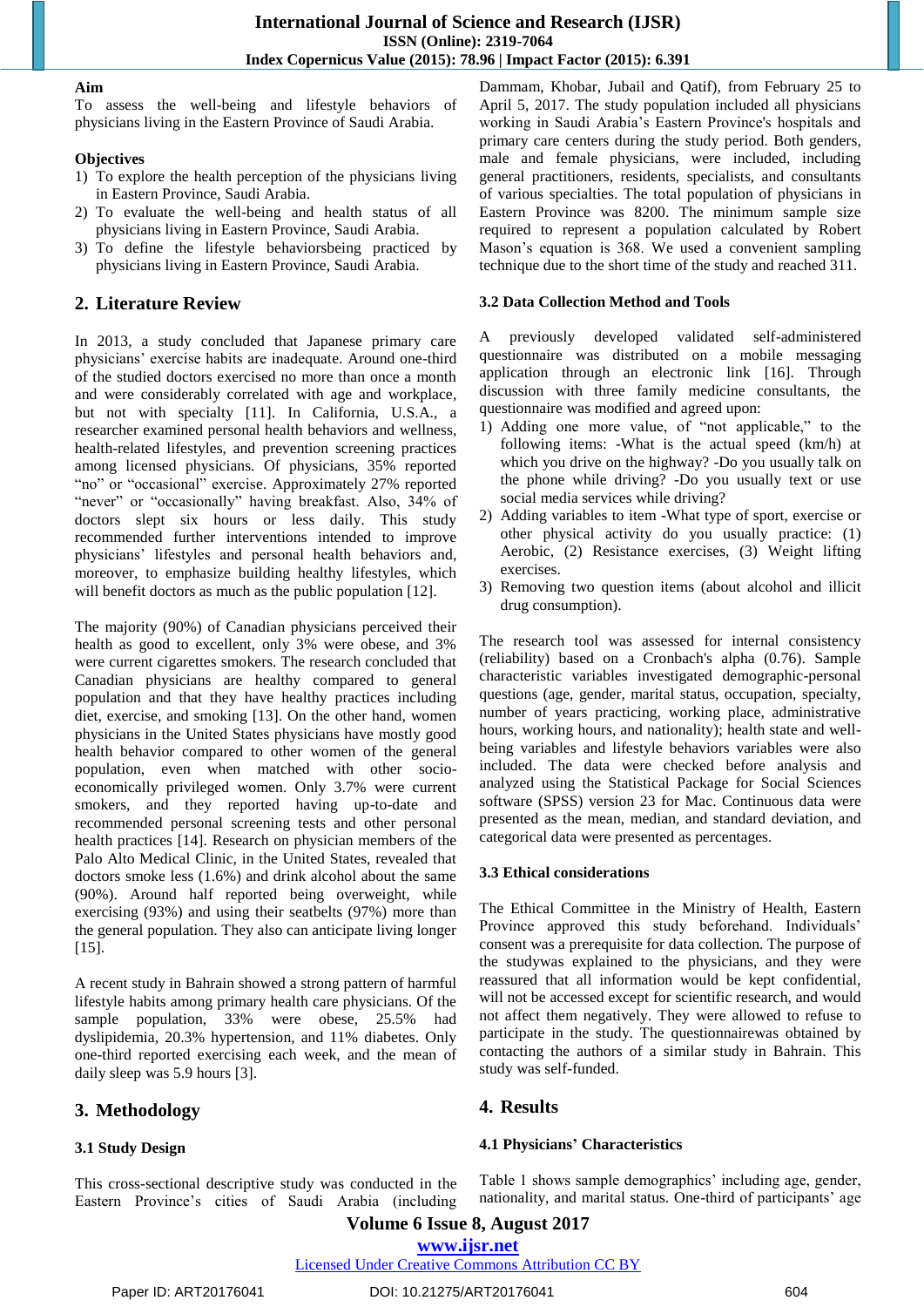was between 31-40 years, and most of them were female. The majority of physicians were Saudis; most were married and worked as residents. Two-thirds were from specialties other than family medicine.

| Table 1: Demographic characteristic of participant |                  |  |
|----------------------------------------------------|------------------|--|
|                                                    | $minima (n-211)$ |  |

| physicians $(n=311)$   |               |            |  |
|------------------------|---------------|------------|--|
| Variable               | <b>Number</b> | Percentage |  |
| Age                    |               |            |  |
| $\leq 30$              | 160           | 51.4       |  |
| $31 - 40$              | 97            | 31.2       |  |
| $41 - 50$              | 33            | 10.6       |  |
| $51-60$                | 20            | 6.4        |  |
| >61                    | 1             | 0.3        |  |
| Gender                 |               |            |  |
| Male                   | 112           | 36         |  |
| Female                 | 199           | 64         |  |
| Nationality            |               |            |  |
| Saudi                  | 293           | 94.2       |  |
| Non-Saudi              | 18            | 5.8        |  |
| <b>Marital Status</b>  |               |            |  |
| Single                 | 67            | 21.5       |  |
| Married                | 223           | 71.7       |  |
| Divorced               | 11            | 3.5        |  |
| Engaged                | 9             | 2.9        |  |
| Widowed                | 1             | 0.3        |  |
| Occupation             |               |            |  |
| Consultant             | 55            | 17.7       |  |
| Specialist             | 53            | 17.0       |  |
| Resident               | 203           | 65.2       |  |
| Specialty              |               |            |  |
| <b>Family Medicine</b> | 121           | 38.9       |  |
| Others                 | 190           | 61.1       |  |

### **4.2 Well-being**

Figure 1 shows how physicians perceive their health; thirtytwo percent of physicians considered their health "excellent," 42% "very good," 20% "good," 4% "fair," and 1.6% "poor."



**Figure 1:** General perception of health

Table 2 shows the prevalence of known medical illness among physicians, as follows: dyslipidemia (10.9%), hypertension (9.3%), hereditary blood disorders (8.4%), diabetes (4.2%), asthma (9.6%), heart conditions (3.5%), and psychiatric conditions (5.1%). Four percent of individuals reported having a physical disability. Only 43.4% of physicians reported visiting a dentist, and 47.6% reported visiting a medical doctor in the past six months. The mean of physician BMI was  $26.9$  (SD = 6.2). Twenty-four physicians (7.7%) were underweight, 33.4% had a normal BMI, 37% were overweight, and 21.9% were obese.

| Variable                                            |     | Number Percentage |
|-----------------------------------------------------|-----|-------------------|
| Physical disability                                 |     |                   |
| Yes                                                 | 11  | 3.5               |
| No                                                  | 300 | 96.5              |
| Psychiatric conditions                              |     |                   |
| Yes                                                 | 16  | 5.1               |
| No                                                  | 295 | 94.9              |
| Visited a dentist in the last $\overline{6}$ months |     |                   |
| Yes                                                 | 135 | 43.4              |
| No                                                  | 176 | 56.6              |
| Visited another health professional in the          |     |                   |
| last 6 months                                       |     |                   |
| Yes                                                 | 148 | 47.6              |
| No                                                  | 163 | 52.4              |
| Admitted to the hospital in the last 6 months       |     |                   |
| Yes                                                 | 20  | 93.6              |
| No                                                  | 291 | 6.4               |
| Diagnosed with asthma                               |     |                   |
| Yes                                                 | 30  | 9.6               |
| N <sub>0</sub>                                      | 281 | 90.4              |
| Diagnosed with heart disease                        |     |                   |
| Yes                                                 | 11  | 3.5               |
| No                                                  | 300 | 96.5              |
| Diagnosed with diabetes                             |     |                   |
| Yes                                                 | 13  | 4.2               |
| No                                                  | 298 | 95.8              |
| Diagnosed with dyslipidemia                         |     |                   |
| Yes                                                 | 34  | 10.9              |
| No                                                  | 277 | 89.1              |
| Diagnosed with hypertension                         |     |                   |
| Yes                                                 | 29  | 9.3               |
| No                                                  | 282 | 90.7              |
| Diagnosed with hereditary blood disease             |     |                   |
| Yes                                                 | 26  | 8.4               |
| No                                                  | 285 | 91.6              |
| Body mass index                                     |     |                   |
| Underweight                                         | 24  | 7.7               |
| Normal                                              | 104 | 33.4              |
| Overweight                                          | 115 | 37                |
| Obese                                               | 68  | 21.9              |

### **4.3 Lifestyle Behaviors**

#### **4.3.1 Exercise**

Only 31.8% of physicians reported performing  $\geq 30$  min of continuous physical activity during an entire week. Of those who exercised weekly, the majority (35.4%) exercised three days per week. The most commonly reported exercises were aerobic exercises (70.7%). Few physicians (30.9%) reported always using the stairs in multi-story buildings; 20.3% reported always using the elevator, while 48.9% reported using both stairs and elevators.

### **4.3.2 Smoking habits**

Results show that 83.6% of physicians never smoked cigarettes, and 11.6% were current smokers. There was no significant relationship between smoking and stress level. The prevalence of sheesha (water pipe) smoking exceeded cigarette smoking (21.2%).

#### **4.3.3 Diet and nutrition**

Twelve percent of the participants ate all three main meals every day. Breakfast was the most frequently neglected meal

# **Volume 6 Issue 8, August 2017**

**<www.ijsr.net>**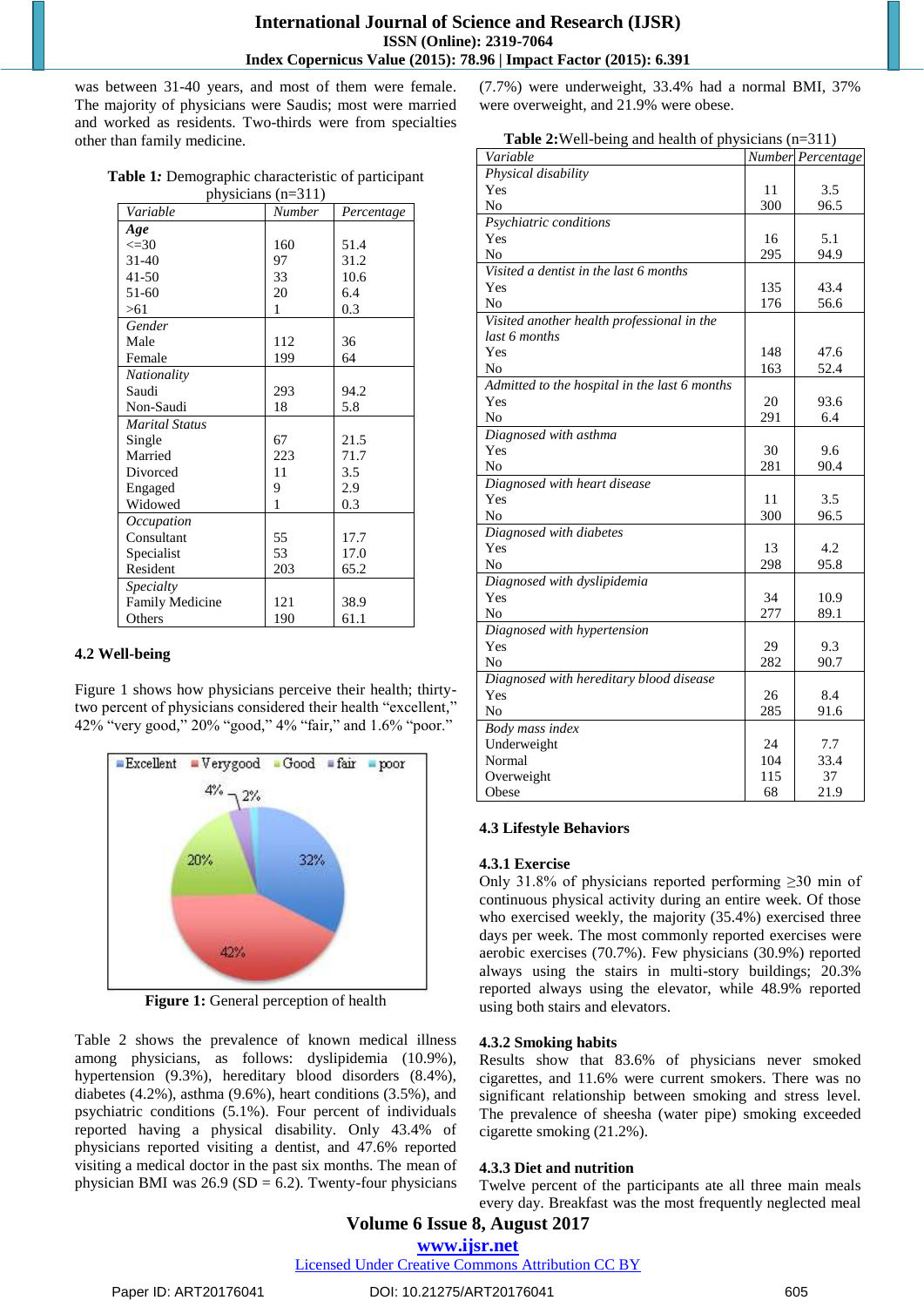### **International Journal of Science and Research (IJSR) ISSN (Online): 2319-7064 Index Copernicus Value (2015): 78.96 | Impact Factor (2015): 6.391**

during a typical week, 7.1% reported never having breakfast, and 19.3% reported having breakfast one to two times a week. Table 3 shows the frequency of consumption of different food groups, the most consumed protein source was chicken, and the most neglected was fish, which 28.9% physicians did not eat fish at all.

Out of the participants, 44 physicians (14.1%) reported not eating fast food meals, while 33.4% ate fast food once per week, 31.8% twice per week, and 17.7% most days of the week. The mean daily water intake was 1.26 liters (SD=0.833). Of the physicians, 33% consumed at least one carbonated soft drink daily. A majority of the sample (82.3%) consumed at least one caffeinated beverage daily, excluding soft drinks. Additionally, 39% had been on a diet to reduce their weight in the preceding six months, with low carbohydrate diets being the most followed. Lastly, 2.6% had taken medication to help them lose weight and 97% reported never consuming energy drinks.

**Table 3:** Frequency of consumption of different food groups  $(n=311)$ 

| Food                                                         | Frequency of Consumption* (days/week) |            |            |            |
|--------------------------------------------------------------|---------------------------------------|------------|------------|------------|
| <b>Item</b>                                                  |                                       |            |            |            |
|                                                              | Does not consume                      | $1-2$ days | $3 - 5$    | $6 - 7$    |
|                                                              | <i>it</i> weekly                      | per week   | days/week  | days/week  |
| Chicken                                                      | $N=14$                                | $N=93$     | $N = 169$  | $N = 35$   |
|                                                              | $(4.5\%)$                             | $(29.9\%)$ | $(54.3\%)$ | $(11.3\%)$ |
| Red Meat                                                     | $N = 39$                              | $N = 179$  | $N=87$     | $N=6$      |
|                                                              | $(12.5.0\%)$                          | $(57.6\%)$ | (28%)      | $(1.9\%)$  |
| Fish                                                         | $N=90$                                | $N = 179$  | $N = 38$   | $N = 4$    |
|                                                              | $(28.9\%)$                            | $(57.6\%)$ | $(12.2\%)$ | $(1.3\%)$  |
| Fruits                                                       | $N = 33$                              | $N = 134$  | $N = 110$  | $N = 34$   |
|                                                              | $(10.6\%)$                            | $(43.1\%)$ | $(35.4\%)$ | $(10.9\%)$ |
| Vegetables                                                   | $N=21$                                | $N=98$     | $N = 141$  | $N = 51$   |
|                                                              | $(6.8\%)$                             | $(31.5\%)$ | $(45.3\%)$ | $(16.4\%)$ |
| * Exact consumption amount was not specified in the question |                                       |            |            |            |

*\* Exact consumption amount was not specified in the question.*

# **4.3.4 Sleep and stress**

The mean reported daily sleeping time was 6.3 hours (SD=1.19). The majority of physicians (85.5%) reported less than eight hours of sleep. The mean perceived stress was 6.6/10 (range=1-10, mean=6.6, SD =1.9). Of all physicians, 56% reported having moderate stress levels and 16.3% severe.

### **4.3.5 Screen time**

The reported screen use was 61.1% on computers for two hours or less, 33.1% for three to five hours, and 5.8% for six to ten hours daily. Television screen time showed that the majority of physicians (86.2%) viewed television for 1-2 hours or less daily.

### **4.3.6 Driving habits**

Of physicians, 49% reported not using a seatbelt when driving/riding in cars. Speeding was uncommon, with 23.6% reporting "usually driving beyond the speed limit on the highway (>120 km/h)." Physicians using the phone while driving comprised 44.8% of drivers. Texting and using social media applications while driving was reported by 41.6% of all drivers.

| <b>Table 3:</b> Lifestyle behaviors of physicians $(n=311)$ |     |                      |
|-------------------------------------------------------------|-----|----------------------|
| Variable                                                    |     | Frequency Percentage |
| Exercise at least 30 minutes                                |     |                      |
| Yes                                                         | 99  | 31.8                 |
| No                                                          | 212 | 68.2                 |
| Exercise per week                                           |     |                      |
| $1-3$ days                                                  | 62  | 19.3                 |
|                                                             |     |                      |
| $4-5$ days                                                  | 32  | 10.2                 |
| 6-7 days                                                    | 5   | 0.2                  |
| Type of exercise                                            |     |                      |
| Aerobic                                                     | 70  | 22.5                 |
| Non-aerobic                                                 | 7   | 2.3                  |
| Both                                                        | 22  | 7.1                  |
| Use elevator or stairs in place of work                     |     |                      |
| Elevator                                                    | 63  | 20.3                 |
| <b>Stairs</b>                                               | 96  | 30.9                 |
| <b>Both</b>                                                 | 152 | 48.9                 |
|                                                             |     |                      |
| Eating breakfast per week                                   |     |                      |
| 0 days/week                                                 | 22  | 7.1                  |
| 1-2 days/week                                               | 60  | 19.3                 |
| 3-5 days/week                                               | 101 | 32.5                 |
| 6-7 days/week                                               | 128 | 41.2                 |
| Eating lunch per week                                       |     |                      |
| 0 days/week                                                 | 11  | 3.5                  |
| 1-2 days/week                                               | 35  | 11.3                 |
| 3-5 days/week                                               | 121 | 38.9                 |
| 6-7 days/week                                               | 144 | 46.3                 |
|                                                             |     |                      |
| Eating dinner per week                                      |     |                      |
| 0 days/week                                                 | 18  | 5.8                  |
| 1-2 days/week                                               | 56  | 18                   |
| 3-5 days/ week                                              | 129 | 41.5                 |
| 6-7 days/week                                               | 108 | 34.7                 |
| Been on a diet to reduce weight in last 6                   |     |                      |
| months                                                      |     |                      |
| Yes                                                         | 122 | 39.2                 |
| No                                                          | 189 | 60.8                 |
| Consumed weight lowering medications                        |     |                      |
| in the last 6 months                                        |     |                      |
| Yes                                                         |     |                      |
|                                                             | 8   | 2.6                  |
| No                                                          | 303 | 97.4                 |
| Consumed alerting medications in the                        |     |                      |
| past 6 months                                               |     |                      |
| Yes                                                         | 9   | 2.9                  |
| No                                                          | 302 | 97.1                 |
| Fast food consumption frequency per                         |     |                      |
| week                                                        |     |                      |
| Never                                                       | 44  | 14.1                 |
| Once/week                                                   | 104 | 33.4                 |
| Twice/week                                                  | 99  | 31.8                 |
|                                                             | 55  |                      |
| Most of the week                                            |     | 17.7                 |
| Everyday                                                    | 8   | 2.6                  |
| More than once a day                                        | 1   | 0.3                  |
| Cigarette Smoking pattern                                   |     |                      |
| Never smoked cigarettes                                     | 260 | 83.6                 |
| Quit                                                        | 15  | 4.8                  |
| On and off                                                  | 14  | 4.5                  |
| Smoke every day                                             | 22  | 7.1                  |
| Sheesha (water pipe) smoking frequency                      |     |                      |
| Never                                                       |     |                      |
| Less than one day/week                                      | 281 | 90.3                 |
|                                                             |     |                      |
| 1-3 days/week                                               | 14  | 4.5                  |
| 4-6 days/week                                               | 5   | 1.6                  |
| Daily                                                       | 4   | 1.2                  |
|                                                             | 7   | 2.3                  |
| Caffeinated beverages consumed each                         |     |                      |
| day (-300ml)                                                |     |                      |
| 0 beverage/day                                              | 55  | 17.7                 |
| 1 beverage/day                                              | 62  | 19.9                 |
| 2 beverage/day                                              | 105 | 33.8                 |
|                                                             |     |                      |

# **Volume 6 Issue 8, August 2017**

**<www.ijsr.net>**

[Licensed Under Creative Commons Attribution CC BY](http://creativecommons.org/licenses/by/4.0/)

### Paper ID: ART20176041 DOI: 10.21275/ART20176041 606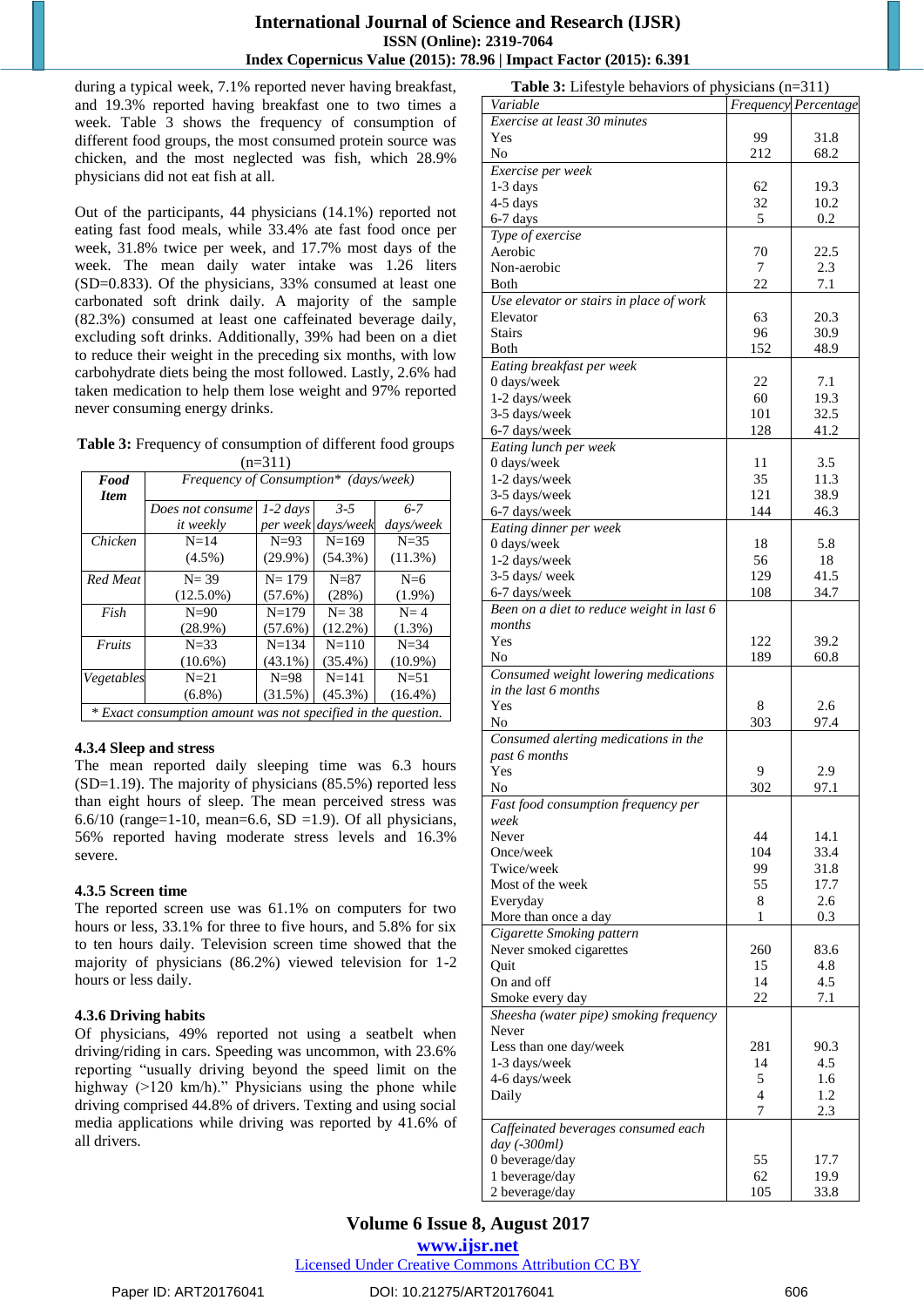# **International Journal of Science and Research (IJSR) ISSN (Online): 2319-7064 Index Copernicus Value (2015): 78.96 | Impact Factor (2015): 6.391**

| 3 beverage/day                          | 43             | 13.8 |
|-----------------------------------------|----------------|------|
| 4 beverage/day                          | 46             | 14.8 |
| Cans of soft drinks consumed per day    |                |      |
| (300ml)                                 |                |      |
| $0$ can/day                             | 209            | 67.2 |
| $1$ can/day                             | 79             | 25.4 |
| 2 cans/day                              | 12             | 3.9  |
| 3 cans/day                              | 6              | 1.9  |
| $4 \text{ cans/day}$                    | 5              | 1.6  |
| Energy drinks consumed each day         |                |      |
| Zero                                    | 302            | 97.1 |
| One                                     | 9              | 2.9  |
| Hours slept per day                     |                |      |
| 3-4 hours/day                           | 20             | 6.4  |
| 5-6 hours/day                           | 152            | 48.9 |
| 7-8 hours/day                           | 132            | 42.4 |
| 9-10 hours/day                          | 7              | 2.2  |
| <b>Stress rating</b>                    |                |      |
| Low $(1-5)$                             | 84             | 27   |
| Moderate (6-8)                          | 114            | 36.7 |
| Severe (9-10)                           | 176            | 56.6 |
| Average time spent daily using TV/DVD   |                |      |
| 1-2 hours/day or less                   | 268            | 86.2 |
| 3-5 hours/day                           | 43             | 13.8 |
| Average time spent daily sing           |                |      |
| computer/laptop                         |                |      |
| 1-2 hours/day                           | 190            | 61.1 |
| 3-5 hours/day                           | 103            | 33.1 |
| 6-10 hours/day                          | 18             | 5.8  |
| Use seat-belt while drive/ride the car  |                |      |
| Yes                                     | 157            | 50.5 |
| No                                      | 154            | 49.5 |
| Actual speed while driving the on the   |                |      |
| highway (km/h)                          |                |      |
| 80 or less                              | 6              | 1.9  |
| 81-100                                  | 50             | 16.1 |
| 101-120                                 | 76             | 24.4 |
| 121-140                                 | 39             | 12.5 |
| >140                                    | $\overline{2}$ | 0.6  |
| Not applicable                          | 138            | 44.4 |
| Talk on the phone while driving the car |                |      |
| Yes                                     | 61             | 19.6 |
| N <sub>o</sub>                          | 75             | 24.1 |
| Not applicable                          | 175            | 56.3 |
| Use social media services while driving |                |      |
| the car                                 |                |      |
| Yes                                     | 57             | 18.3 |
| N <sub>o</sub>                          | 80             | 25.7 |
| Bot applicable                          | 174            | 55.9 |

# **5. Discussion**

This cross sectional study assessed Saudi physicians' wellbeing and lifestyle behaviors by studying the prevalence of non-communicable disease and different aspects of healthrelated lifestyle behaviors. Most participants of this study were female (64%), and half of them were from a young age group (51.4% aged 30 years and younger).

Among Saudi doctors, 62% perceived their health as excellent or very good, which is less than Bahraini primary care physicians of whom 66% perceived their health as excellent [3]. Also, 66% of Canadian doctors reported their health as very good to excellent, while only 9% reported poor health [13]. This shows that Saudi physicians have a negative perception of their health status compared to other populations; this might be attributed to the heavier workload.

Of Saudi doctors, 74% had received their last routine medical check-up within 6 months, whereas 36.9% of Bahraini physicians reported visiting a healthcare professional in that time frame [3]. Comparing Saudi to Bahraini doctors, Saudis' prevalence of chronic disease was lower, as follows: hypertension (9.3% vs. 20.3%), diabetes (4.2% vs. 11%), dyslipidemia (10.9% vs. 85.5%) [11]. The lower prevalence might be attributed to the younger Saudi physicians, with an exception for psychiatric conditions, which were more prevalent in Saudi physicians  $(5.1\%$  vs. 1.3%) [3]. This could be related to the higher stress levels found in our study sample.

The BMIs reported by Saudi doctors were overweight (37%), followed by normal weight (33.4%), then obese (21.9%), compared to Canadian physicians, where only 8% were obese and 54% were normal weight [13]. This may be due to the more active lifestyle in the Canadian population, as the weather in Saudi Arabia restricts transportation methods to cars rather than walking.

Out of the physician respondents, 32% exercised at least once per week for 30 minutes and produced perspiration, with the majority exercising three times per week. The most reported exercises were aerobics including walking, running, swimming, and cycling. This result supports the conclusion that Saudi physicians are inactive. Physical activity is associated with numerous health benefits and plays a significant role in modifying many other chronic heart disease risk factors. Some studies on the prevalence of physical inactivity in Saudi Arabia confirm that a sedentary life style is on the rise [17]. Similarly, 29.6% of primary health care doctors in Bahrain exercised 30 minutes or more during a week [3]. On the other hand, more than half of physicians in Japan exercised at least once weekly [11]. The lack of gyms and outdoor activities in Saudi Arabia can have a significant impact on the level of physical activity.

Regarding smoking, 83.6% of Saudi physicians had never smoked cigarettes, and 11.6% were current smokers, of which 9.6% were male and 2% were female. Furthermore, 7% of all doctors smoked daily and 4.5% smoked on and off. Our findings revealed low rates of smoking among female physicians; this is good news that should be maintained. The prevalence of sheesha (water pipe) smokers (9.6%), of which 7.4% were male and 2.3% were female, was less than cigarettes. Men tend to smoke much more than women in most countries in the region, particularly when compared to Canadian doctors, of whom 8% of female doctors reported smoking daily and 6% smoking occasionally [13]. These results nonetheless show that smoking is less prevalent among physicians.

Results showed poor dietary practices among physicians. Their dietary behaviors met recommendations in only a small percentage of them, with especially low consumption of fish meat, and low consumption of fruits and vegetables [18]. Saudi guidelines recommend consuming at least two servings of fresh fruit and three servings of vegetables per day [18]. As the prevalence of obesity is growing worldwide, the need for improving healthy eating habits becomes more prominent. It appears that doctors, like the rest of the population, need diets and nutritional improvements [9]. It is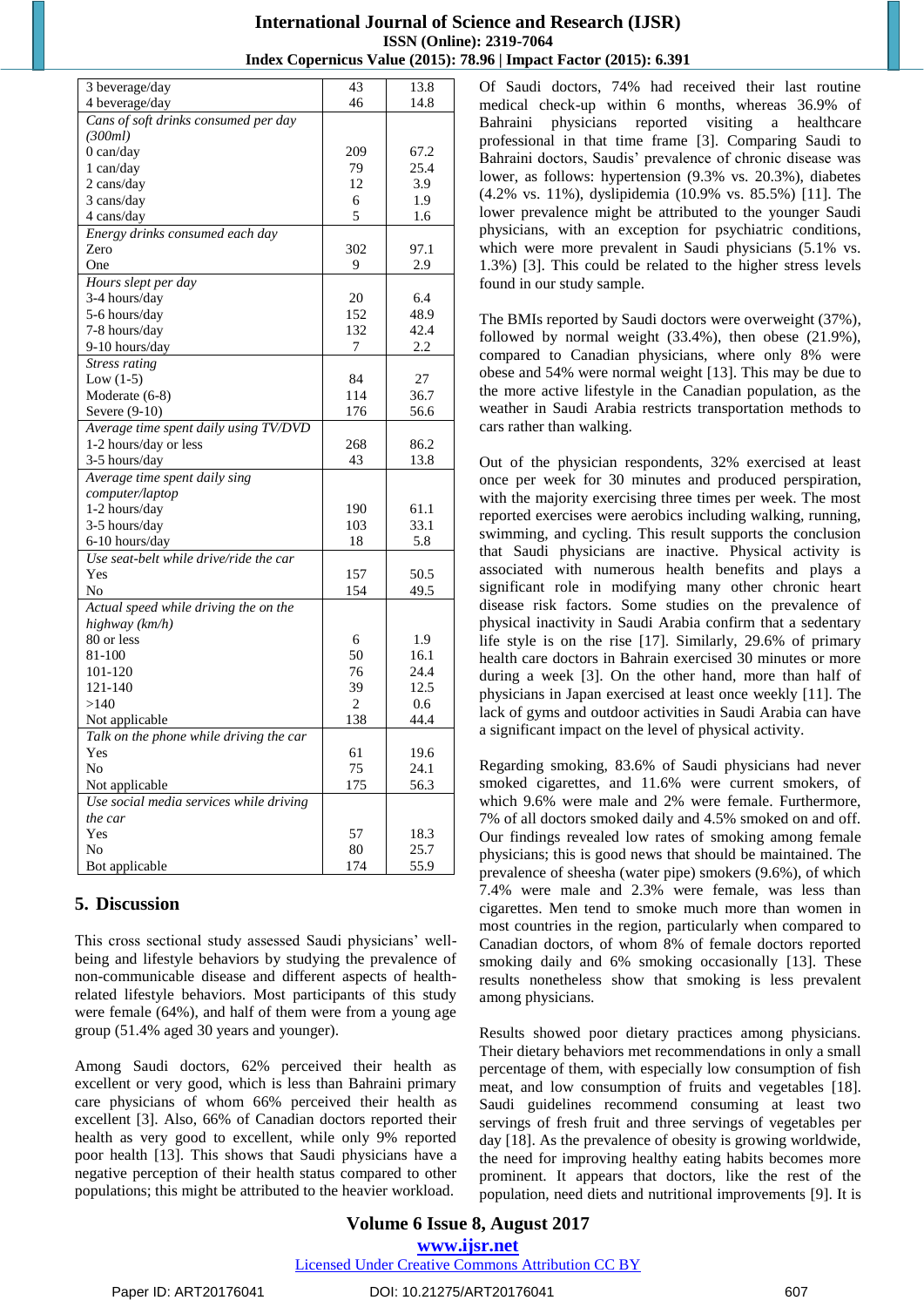recommended that adults drink at least 1.5 liters of water daily, but only 39.4% do so [18]. Most physicians refrain from consuming any energy drinks.

Sleep deprivation has been shown to influence physicians' clinical performance and cognitive scores [19]. Our results revealed that more than half of Saudi doctors sleep six hours or less daily. Similar to the lack of exercise, lack of sleep has been directly linked to obesity. According to a new study, a good night's sleep affects a person's weight [20]. The mean reported daily sleeping time among Bahraini physicians was 5.9 hours (SD=1.2). The majority of them (86.3%) reported less than eight hours of sleep, and (30.8%) reported less than six hours of sleep. The less than optimal sleeping hours could be due to long hours and on calls. More than twothirds of physicians rated their stress as moderate to severe.

For traffic safety, the local legislation mandates seat belt use for drivers and front seat passengers, but it is not enforced. We found that most physicians do not practice safe traffic habits; around half of them used mobile phones while driving and did not wear seatbelts.

This is the first nationally representative study, to our knowledge, to report on the health of physicians in Saudi Arabia. We have shown that Saudi doctors are in need of adopting healthier lifestyle habits, as their health also influences patients' health practices. While women are doing better than men in some aspects, such as smoking, they all must improve their lifestyle practices to lower the burden of non-communicable diseases and complications.

### **5.2 Limitations**

Limitations include our reliance on self-reporting physicians, who might have reported inaccurate data because of poor recall or social acceptability bias. Another is the questionnaire distribution method, which raises the concern of self-selection bias, and may have added to the lower-thananticipated response rate. Also, there are some areas of health that we have not tested, e.g., preventive medicine and screening measures.

### **5.3 Recommendation**

We recommend developing programs in our healthcare systems that encourage practicing physicians to maintain their health and healthy practices, as well as programs for mental health that help doctors adapt to and recover from the stress of training or the clinical environment. Also, we recommend that our hospitals and clinics be more job friendly, provide facilities that allow physical activity during work hours, and include healthily balanced cafeterias to encourage proper nutrition.

### **5.4 Conclusion**

We have demonstrated that Saudi physicians have good health and practice some healthy behaviors. They have less chronic diseases and smoke less. However, there is room for improvement, as the study revealed some unfavorable lifestyle habits among physicians: elevated rates of obesity

and overweightness, low physical activity, poor diet, less than optimal hours of sleep per night, and high-stress levels.

Poor physician well-being in Saudi Arabia could have an adverse impact on physician-patient interaction. We encourage institutions to be more proactive in improving the health of doctors and healthcare professionals, as we recognize the importance of preventive medicine among the general population. Physician health must be no exception.

# **6. Acknowledgment**

We would also like to show our gratitude to Dr. Nada A. AlBunaian who provided insight and expertise that greatly assisted the research. We thank Dr. Hasan Tawakul, and Ibrahim Osman for their statistical support of this work. We would like to thank Editage (www.editage.com) for English language editing.

# **References**

- [1] Preamble to the Constitution of the World Health Organization as adopted by the International Health Conference. Official Records of the World Health Organization. June 19-22, 1946; 2:100.
- [2] R.A. Kiefer, "An integrative review of the concept of well-being." Holistic nursing practice. 2008;22(5):244- 52; quiz 53-4.
- [3] S. M. Borgan, G.A. Jassim, Z.A. Marhoon, M.H. Ibrahim, The lifestyle habits and wellbeing of physicians in Bahrain: a cross-sectional study. BMC Public Health. 2015;15.
- [4] E. Frank, Y. Dresner, M. Shani, S. Vinker, "The association between physicians' and patients' preventive health practices." CMAJ : Canadian Medical Association Journal. 2013;185(8):649-53.
- [5] CPW, "Physician well-being and professionalism." 2007.
- [6] E. Oberg, E. Frank, "Physicians' health practices strongly influence patient health practices." The Journal of the Royal College of Physicians of Edinburgh. 2009;39(4):290-1.
- [7] E. Frank, "Physician health and patient care." JAMA. 2004;291(5):637-37.
- [8] H. McClafferty, O. W. Brown, "Physician Health and Wellness." Pediatrics. 2014;134:830-5.
- [9] B. Katie Wiskar, "Physician health: A review of lifestyle behaviors and preventive health care among physicians." BCMJ. Octiber, 2012;54(8):419-23.
- [10]W. C. Willett, J. P. Koplan, R. Nugent, et al., "Prevention of Chronic Disease by Means of Diet and Lifestyle Changes." The International Bank for Reconstruction and Development / The World Bank. 2006.
- [11]Y. Morishita, A. Miki, M. Okada, S. Tsuboi, K. Ishibashi, Y. Ando, et al., "Association of primary care physicians' exercise habits and their age, specialty, and workplace." Journal of Multidisciplinary Healthcare. 2013;6:409-14.
- [12]M. Bazargan, M. Makar, S. Bazargan-Hejazi, C. Ani, K.E. Wolf, "Preventive, Lifestyle, and Personal Health Behaviors Among Physicians." Academic Psychiatry. 2009;33(4):289-95.

# **Volume 6 Issue 8, August 2017**

### **<www.ijsr.net>**